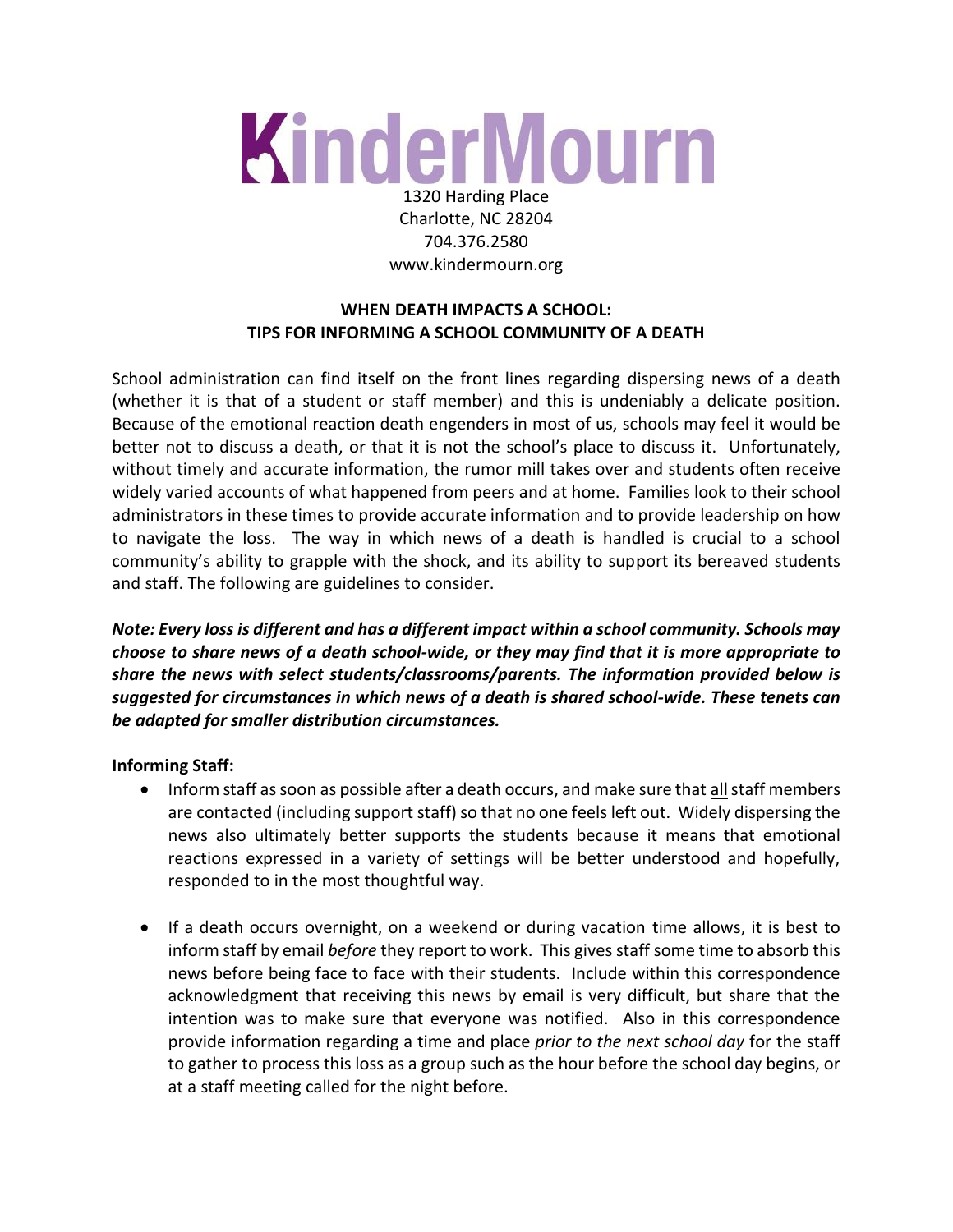- If school administrators learn about a death during the school day, it is ideal for the staff to learn of the death outside of the presence of their students. Doing this provides staff members some privacy and space to absorb this news rather than being blindsided by it in the presence of students.
- From an administrative level, be sure to model appropriate grief responses to your staff and emphasize the importance of addressing the death in a public and straightforward way. Be especially attentive to staff who have had previous close experiences with death and be sensitive to what this news may trigger for them. It may be valuable to offer such staff extra support or even time off from their classroom or workspace due to any such personal history.

#### **Informing Parents:**

- Regardless of when the death occurs (during the school day, overnight, on a weekend or holiday), communicate this news to parents as soon as possible. Options for doing this include both email as well as telephone robo-call messages. Only share the cause of death information in the manner that it has been described by the family. Privacy is very important to bereaved families and it is crucial to respect a family's preference to keep details of the cause of death minimal. This is especially important in instances of suicide or violence.
- Let parents know exactly what information will be shared with their children.
- It can be very helpful to provide printed literature regarding how to support grieving children/teens to serve as a reference for parents. Schools may find it valuable to have this information available in printed form to be sent home with their students, email it to parents and/or post it on its school website.

#### **Informing Students:**

- While it is important to provide accurate information as soon as possible, it is important to be thoughtful regarding the timing of when to share this news with students. For instance, if the death happens towards the end of the school day, it may be better to proceed with alerting the parents only at this time so that they have the option of telling their child themselves, and then the following day sharing the news across the student body.
- As stated above, it is important for information about the death to be shared with accuracy, calm and thoughtfulness. Without accurate and calmly delivered information, students will rely on rumors and their own logic to figure out answers for themselves. This can not only lead to misinformation, but unnecessary anxiety and confusion.